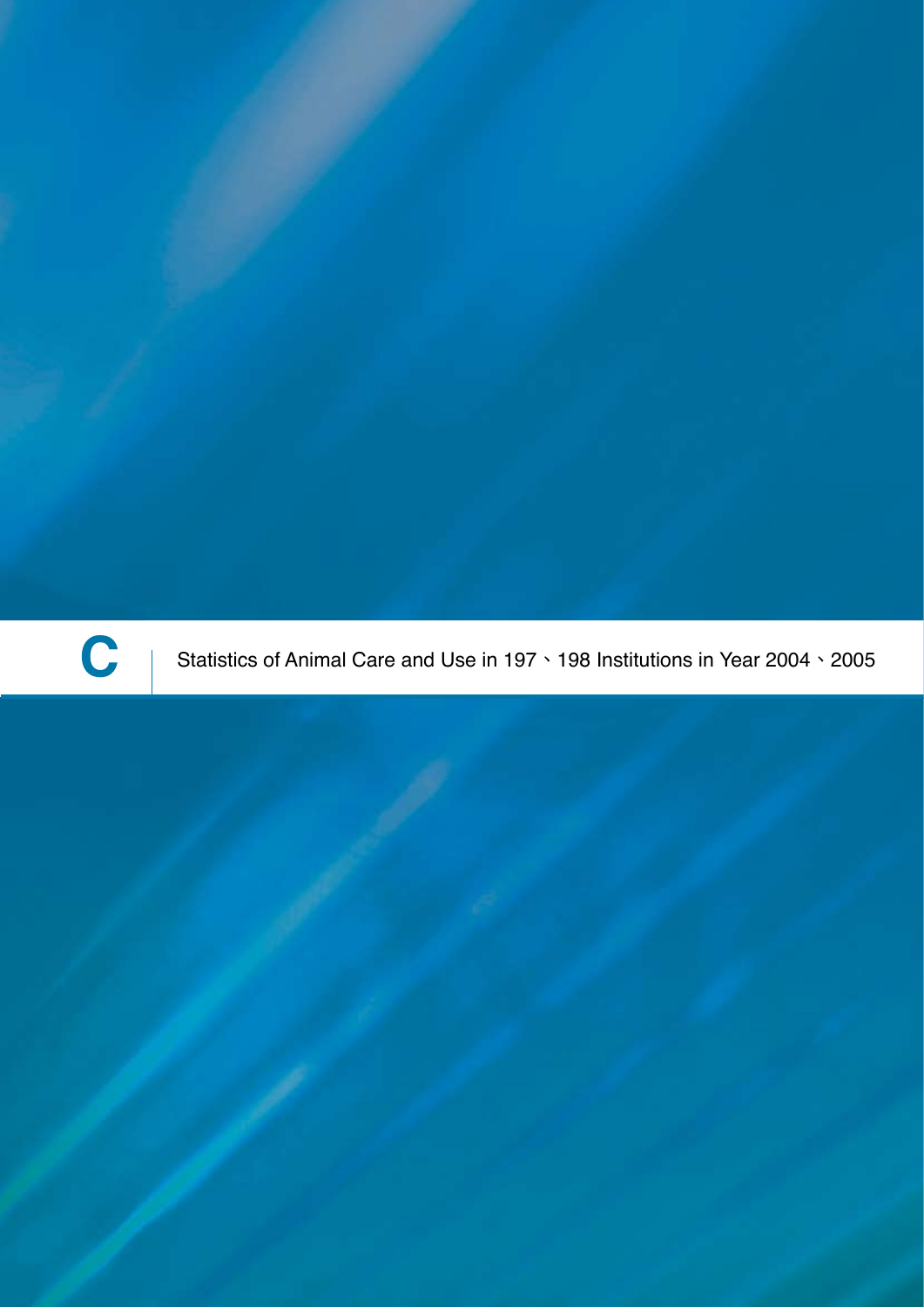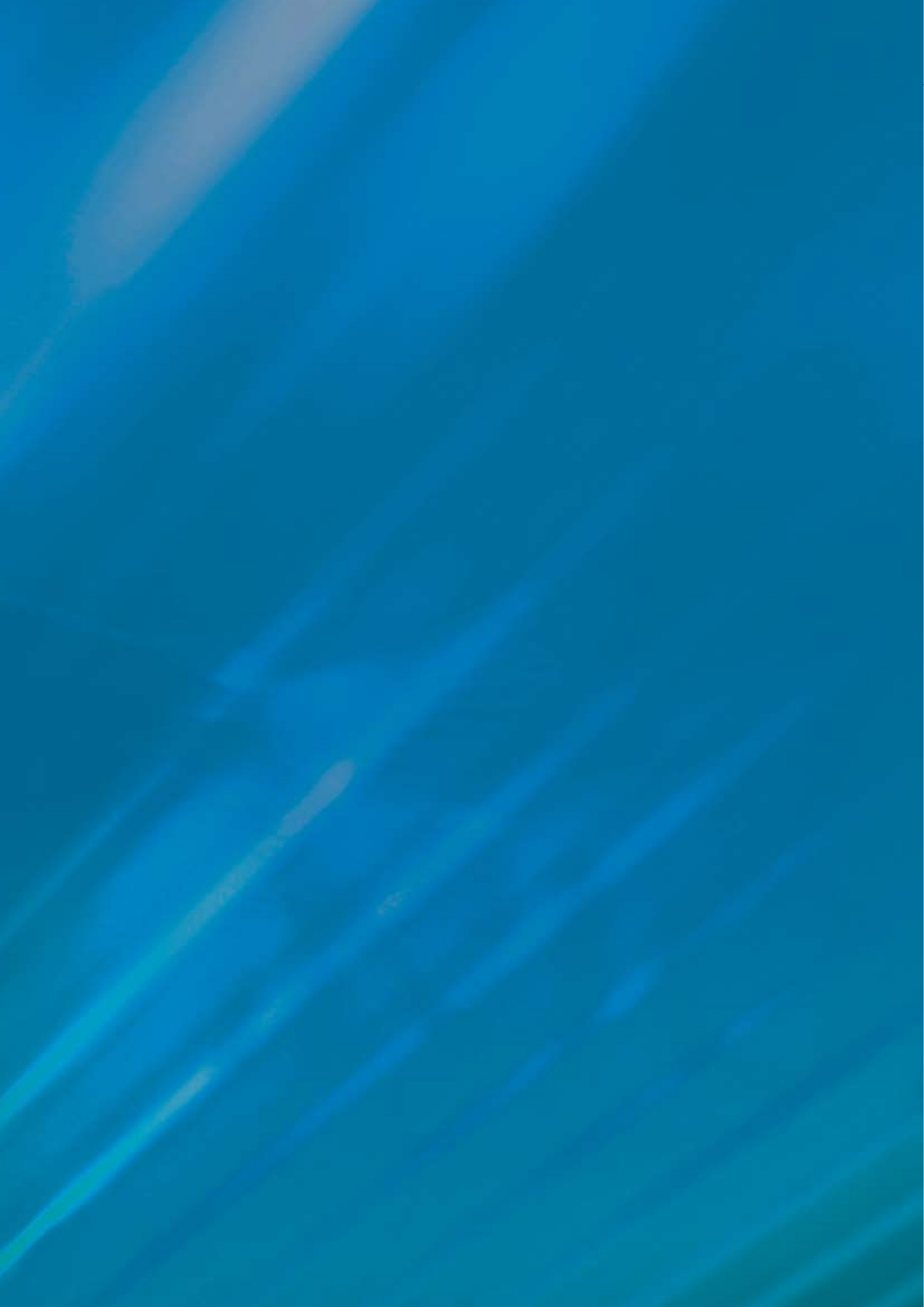## **Table 1 Performance of IACUC(I) numbers of meetings and protocol reviews according to the classification of institutes**

#### **(A) in 2004**

|                            |     |              | <b>Meetings</b> | <b>Protocol Reviews</b> |                 |                                  |                  |  |  |
|----------------------------|-----|--------------|-----------------|-------------------------|-----------------|----------------------------------|------------------|--|--|
| <b>Institutes</b>          | No. | <b>Total</b> | <b>Average</b>  | <b>Total</b>            | <b>Approval</b> | <b>Approval with</b><br>revision | Non-approval     |  |  |
|                            |     |              |                 | ( %)                    | (%)             | (%)                              | $(\%)$           |  |  |
| Universities/Colleges      | 64  | 120          | 1.9             | 1,479                   | 1,042           | 427                              | 10               |  |  |
|                            |     |              |                 | (40)                    | (70)            | (29)                             | (1)              |  |  |
| Industries                 | 48  | 89           | 6.7             | 628                     | 628             | $\theta$                         | $\boldsymbol{0}$ |  |  |
|                            |     |              |                 | (17)                    | (100)           | (0)                              | (0)              |  |  |
|                            | 43  | 86           | 2.2             | 659                     | 575             | 84                               | $\boldsymbol{0}$ |  |  |
| <b>Research Institutes</b> |     |              |                 | (18)                    | (87)            | (13)                             | (0)              |  |  |
|                            | 26  | 40           | 1.5             | 519                     | 427             | 88                               | 4                |  |  |
| Hospitals                  |     |              |                 | (14)                    | (82)            | (17)                             | (1)              |  |  |
|                            | 16  | 17           | 1.1             | 384                     | 384             | $\Omega$                         | $\boldsymbol{0}$ |  |  |
| Miscellaneous              |     |              |                 | (11)                    | (100)           | (0)                              | (0)              |  |  |
| <b>Total</b>               | 197 | 352          | 1.8             | 3,669                   | 3,056           | 599                              | 14               |  |  |
|                            |     |              |                 | (100)                   | (83.3)          | (16.4)                           | (0.4)            |  |  |

### **(B) in 2005**

|                            |     | <b>Meetings</b> |                | <b>Protocol Reviews</b> |                 |                                  |                 |  |  |
|----------------------------|-----|-----------------|----------------|-------------------------|-----------------|----------------------------------|-----------------|--|--|
| <b>Institutes</b>          | No. | <b>Total</b>    | <b>Average</b> | <b>Total</b>            | <b>Approval</b> | <b>Approval with</b><br>revision | Non-approval    |  |  |
|                            |     |                 |                | ( %)                    | (%)             | (%)                              | (%)             |  |  |
| Universities/Colleges      | 65  | 117             | 1.8            | 1,825                   | 1449            | 356                              | 20              |  |  |
|                            |     |                 |                | (46)                    | (79)            | (20)                             | (1)             |  |  |
| Industries                 | 46  | 88              | 6.7            | 549                     | 549             |                                  | $\vert 0 \vert$ |  |  |
|                            |     |                 |                | (14)                    | (100)           | $\theta$                         | $\vert 0 \vert$ |  |  |
| <b>Research Institutes</b> | 44  | 101             | 2.3            | 577                     | 478             | 96                               | $\overline{3}$  |  |  |
|                            |     |                 |                | (15)                    | (83)            | (17)                             | $\vert 0 \vert$ |  |  |
| Hospitals                  | 26  | 43              | 1.7            | 560                     | 485             | 73                               | $\overline{2}$  |  |  |
|                            |     |                 |                | (14)                    | (87)            | (13)                             | (0)             |  |  |
| Miscellaneous              | 17  | 23              | 1.4            | 412                     | 410             | $\overline{2}$                   | $\vert 0 \vert$ |  |  |
|                            |     |                 |                | (11)                    | (100)           | $\theta$                         | $\vert 0 \vert$ |  |  |
| <b>Total</b>               | 198 | 372             | 1.9            | 3,923                   | 3,371           | 527                              | 25              |  |  |
|                            |     |                 |                | (100)                   | (85.9)          | (13.4)                           | (0.6)           |  |  |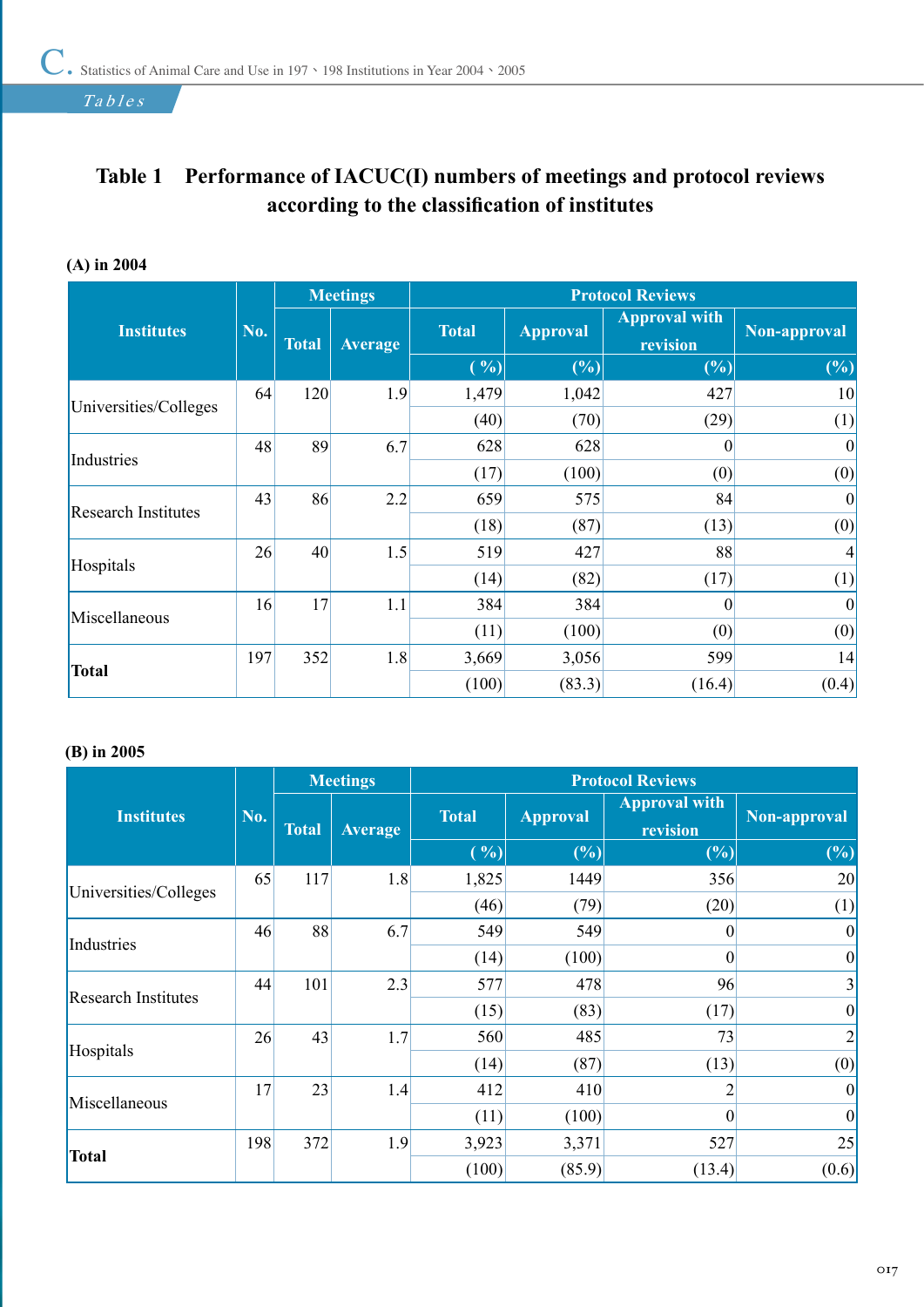# **Table2 Performance of IACUC (II): services and supervision**

### **(A) in 2004**

Tables

|                                       |       | <b>Frequency of Service</b> |                |                  |                 |  |  |
|---------------------------------------|-------|-----------------------------|----------------|------------------|-----------------|--|--|
| <b>Items of Service</b>               | No.   | $1-5$                       | $6 - 10$       | $11 - 20$        | > 20            |  |  |
|                                       | (%)   | (%)                         | (%)            | (%)              | (%)             |  |  |
|                                       | 67    | 45                          | 9              | 6                | $7\overline{)}$ |  |  |
| Consultation on experimental design   | (20)  | (67)                        | (13)           | (9)              | (11)            |  |  |
|                                       | 86    | 78                          | $\overline{4}$ | $\overline{4}$   | $\vert 0 \vert$ |  |  |
| Suggestion on animal care             | (25)  | (90)                        | (5)            | (5)              | (0)             |  |  |
|                                       | 121   | 97                          | 3              | 9                | 12              |  |  |
| Inspection of animal facility         | (35)  | (80)                        | (3)            | (7)              | (10)            |  |  |
|                                       | 62    | 57                          | $\overline{2}$ | 3                | $\vert 0 \vert$ |  |  |
| Improvement of animal cares           | (18)  | (92)                        | (3)            | (5)              | (0)             |  |  |
|                                       |       | 6                           |                | $\boldsymbol{0}$ | $\vert 0 \vert$ |  |  |
| Termination of animal experimentation | (2)   | (86)                        | (14)           | (0)              | (0)             |  |  |
|                                       | 343   | 283                         | 19             | 22               | 19              |  |  |
| <b>Total</b>                          | (100) | (83)                        | (6)            | (6)              | (5)             |  |  |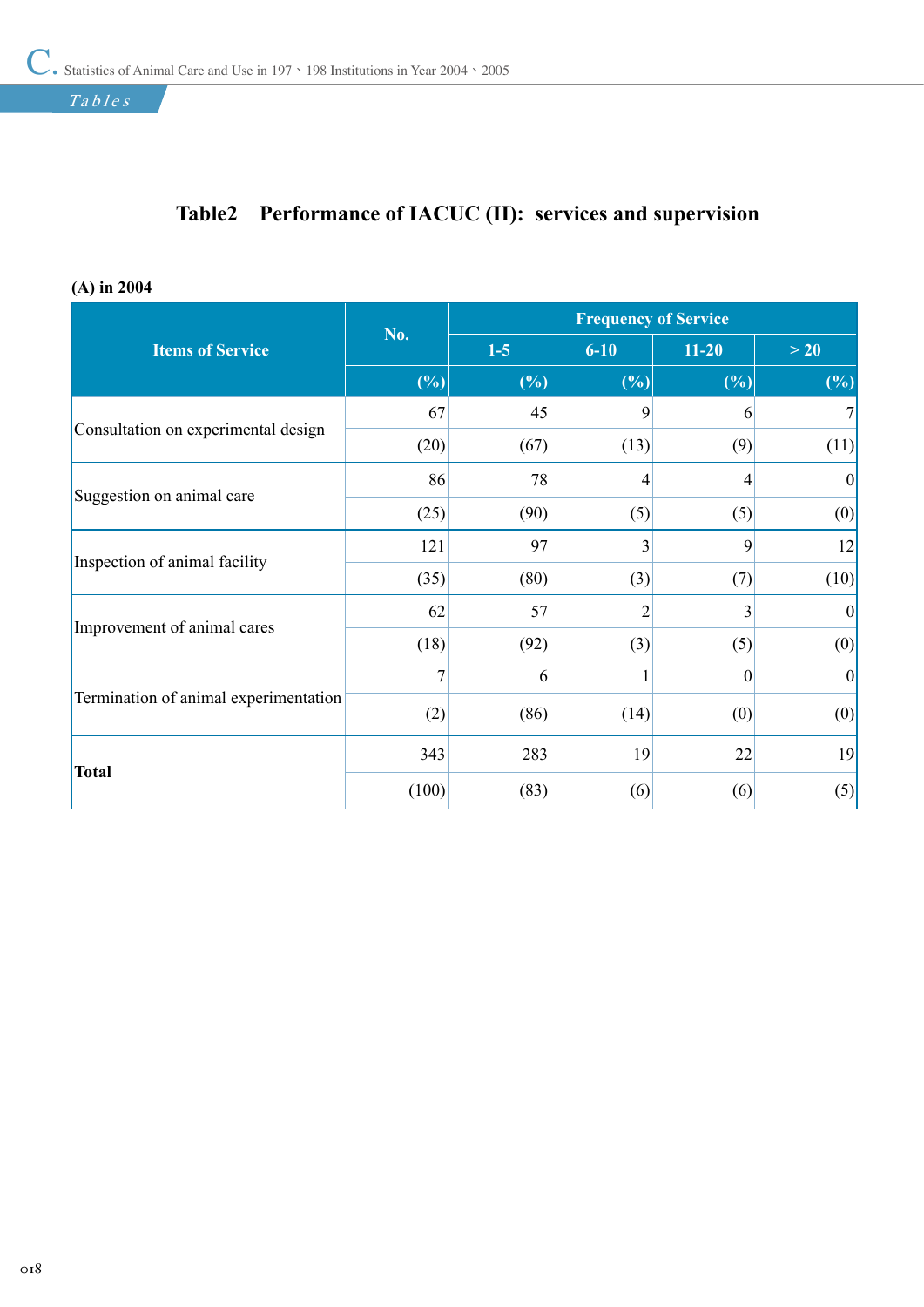# **Table2 Performance of IACUC (II): services and supervision**

#### **(B) in 2005**

Ta b l e s

|                                       |       | <b>Frequency of Service</b> |        |           |                 |  |  |
|---------------------------------------|-------|-----------------------------|--------|-----------|-----------------|--|--|
| <b>Items of Service</b>               | No.   | $1-5$                       | $6-10$ | $11 - 20$ | > 20            |  |  |
|                                       | (%)   | (%)                         | (%)    | (%)       | $(\%)$          |  |  |
| Consultation on experimental design   | 69    | 53                          |        | 3         | 6               |  |  |
|                                       | (19)  | (77)                        | (10)   | (4)       | (9)             |  |  |
|                                       | 85    | 77                          | 4      |           | $\overline{3}$  |  |  |
| Suggestion on animal care             | (24)  | (91)                        | (5)    | (1)       | (3)             |  |  |
| Inspection of animal facility         | 137   | 115                         |        | 8         | 13              |  |  |
|                                       | 38    | 84                          |        | 6         | $\overline{9}$  |  |  |
| Improvement of animal cares           | 62    | 56                          |        | 3         | $\overline{2}$  |  |  |
|                                       | (17)  | (90)                        | (2)    | (5)       | (3)             |  |  |
|                                       | 6     | 5                           |        | $\theta$  | $\vert 0 \vert$ |  |  |
| Termination of animal experimentation | (2)   | (83)                        | (17)   | (0)       | (0)             |  |  |
| <b>Total</b>                          | 359   | 306                         | 14     | 15        | 24              |  |  |
|                                       | (100) | (85)                        | (4)    | (4)       | (7)             |  |  |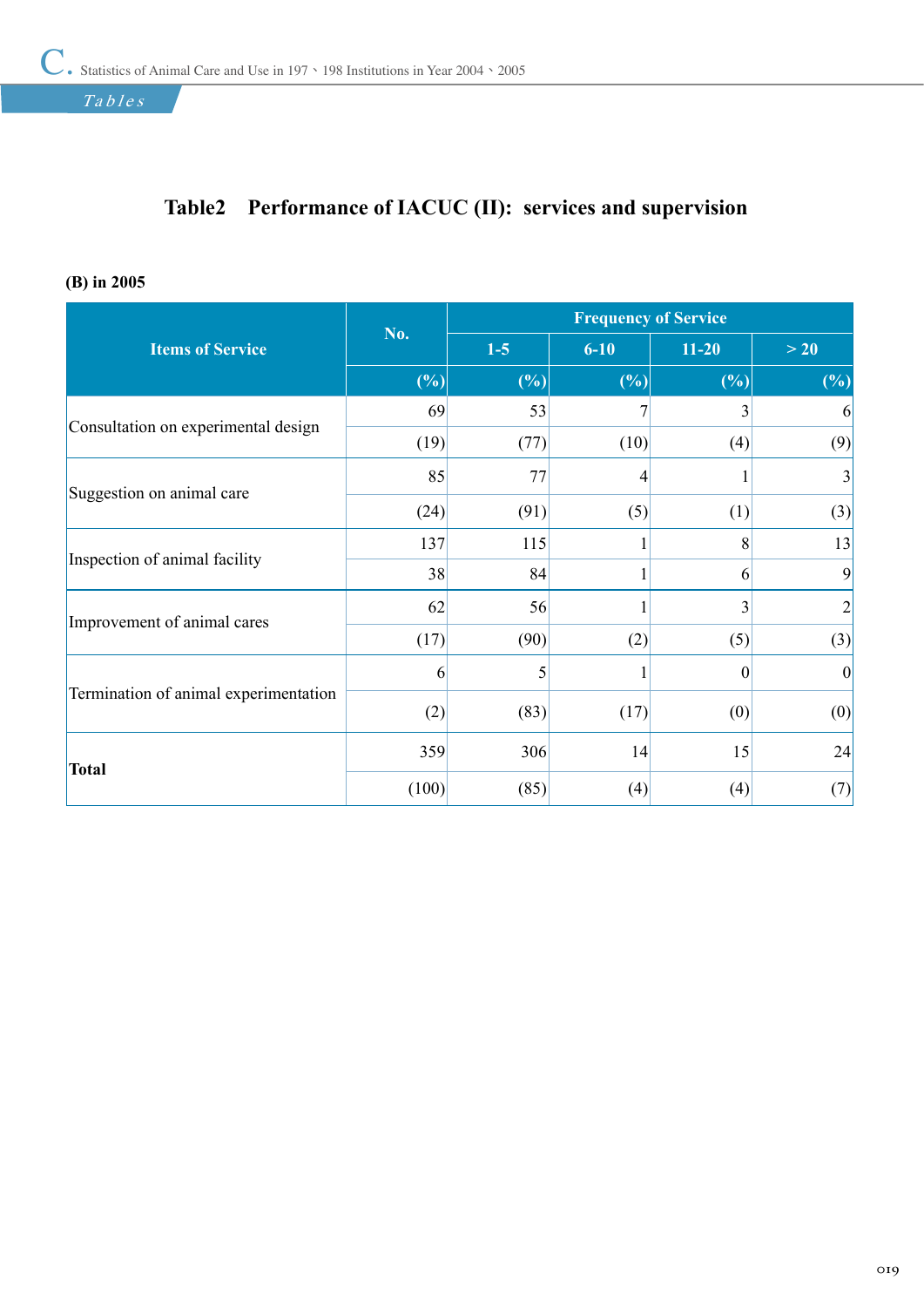#### Tables

## **Table 3 Numbers of laboratory animals being procured, sacrificed and kept survival**

### **(A) in 2004**

|                   | <b>Procured</b> |               | <b>Sacrificed</b> |               | <b>Survived</b> |               |  |
|-------------------|-----------------|---------------|-------------------|---------------|-----------------|---------------|--|
| <b>Species</b>    | No.             | $\frac{0}{0}$ | No.               | $\frac{0}{0}$ | No.             | $\frac{0}{0}$ |  |
| Rodent            | 1,015,834       | 83.4603       | 947,305           | 93.25         | 68,529          | 6.75          |  |
| Rabbit            | 30,035          | 2.47          | 28,636            | 95.34         | 1,399           | 4.66          |  |
| Minimature pig    | 249             | 0.02          | 146               | 58.63         | 103             | 41.37         |  |
| Pig               | 5,007           | 0.41          | 3,252             | 64.95         | 1,755           | 35.05         |  |
| Cattle            | 994             | 0.08          | 38                | 3.82          | 956             | 96.18         |  |
| Sheep/Goat        | 1,172           | 0.10          | 91                | 7.76          | 1,081           | 92.24         |  |
| Horse             | 38              | 0.00          | 5                 | 13.16         | 33              | 86.84         |  |
| Deer              | 98              | 0.01          |                   | 1.02          | 97              | 98.98         |  |
| Chicken/embryo    | 30,084          | 2.47          | 21,698            | 71.12         | 8,386           | 27.88         |  |
| Duck/embryo       | 9,805           | 0.81          | 5,106             | 52.08         | 4,699           | 47.92         |  |
| Goose             | 2,743           | 0.23          | 682               | 24.86         | 2,061           | 75.14         |  |
| <b>Bird</b>       | 58              | 0.00          | 5                 | 8.62          | 53              | 91.38         |  |
| Dog               | 585             | 0.05          | 325               | 55.56         | 260             | 44.44         |  |
| Cat               | 56              | 0.00          | 46                | 82.14         | 10              | 17.86         |  |
| Non-human Primate | 27              | 0.00          | 4                 | 14.81         | 23              | 85.19         |  |
| Other mammal spp  | 21              | 0.00          | 21                | 100.00        | $\overline{0}$  | $0.00\,$      |  |
| Fish              | 117,266         | 9.63          | 86,236            | 73.54         | 31,030          | 26.46         |  |
| Amphibian         | 2,600           | 0.21          | 2,272             | 87.38         | 328             | 12.62         |  |
| Reptile           | 475             | 0.04          | 132               | 27.79         | 343             | 72.21         |  |
| <b>Total</b>      | 1,217,147       | 100.00        | 1,096,001         | 90.05         | 121,146         | 9.95          |  |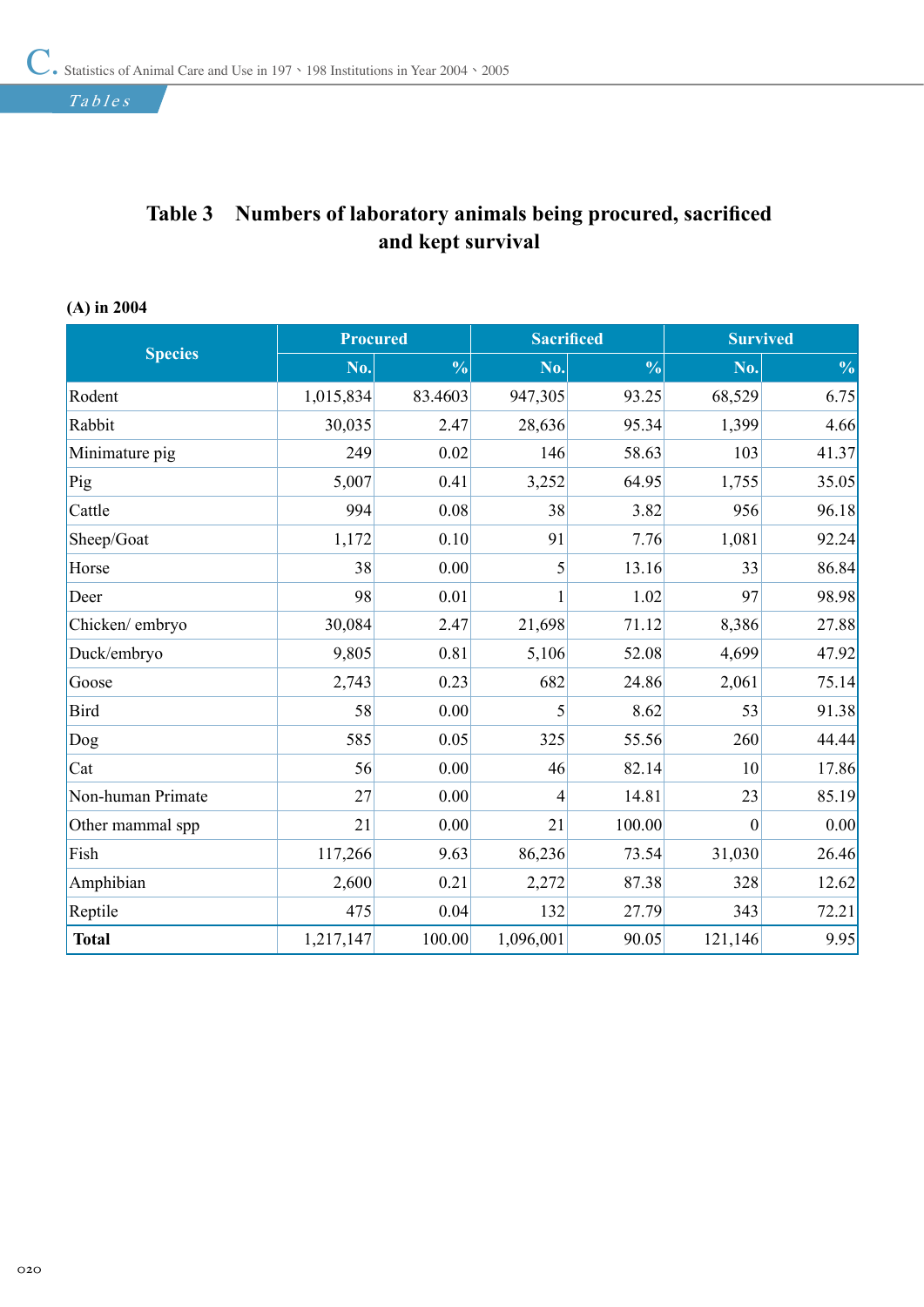Tables

### **Table 3 Numbers of laboratory animals being procured, sacrificed and kept survival**

**(B) in 2005**

|                   | <b>Procured</b> |               | <b>Sacrificed</b> |               | <b>Survived</b> |               |  |
|-------------------|-----------------|---------------|-------------------|---------------|-----------------|---------------|--|
| <b>Species</b>    | No.             | $\frac{0}{0}$ | No.               | $\frac{0}{0}$ | No.             | $\frac{0}{0}$ |  |
| Rodent            | 977,103         | 78.97         | 895,071           | 91.60         | 82,032          | 8.40          |  |
| Rabbit            | 34,643          | 2.80          | 32,611            | 94.13         | 2,032           | 5.87          |  |
| Ferret            | 28              | 0.002         | 28                | 100.00        | $\theta$        | 0.00          |  |
| Minimature pig    | 82              | 0.01          | 37                | 45.12         | 45              | 54.88         |  |
| Pig               | 6,239           | 0.50          | 2,904             | 46.55         | 3,335           | 53.45         |  |
| Cattle            | 891             | 0.07          | 14                | 1.57          | 877             | 98.43         |  |
| Sheep/Goat        | 1,163           | 0.09          | 56                | 4.82          | 1,107           | 95.18         |  |
| Horse             | 63              | 0.01          | 7                 | 11.11         | 56              | 88.89         |  |
| Deer              | 17              | 0.00          | 3                 | 17.65         | 14              | 82.35         |  |
| Chicken/embryo    | 53,632          | 4.33          | 42,763            | 79.73         | 10,869          | 20.27         |  |
| Duck/embryo       | 7,819           | 0.63          | 3,703             | 47.36         | 4,116           | 52.64         |  |
| Goose             | 3,693           | 0.30          | 366               | 9.91          | 3,327           | 90.09         |  |
| <b>Bird</b>       | 170             | 0.01          | 90                | 52.94         | 80              | 47.06         |  |
| Dog               | 336             | 0.03          | 200               | 52            | 136             | 40.48         |  |
| Cat               | 100             | 0.01          | 91                | 91.00         | 9               | 9.00          |  |
| Non-human Primate | 50              | 0.00          | 44                | 88.00         | 6               | 12.00         |  |
| Other mammal spp  | 20              | 0.00          | $\mathbf{0}$      | 0.00          | 20              | 100.00        |  |
| Fish              | 145,661         | 11.77         | 97,631            | 67.03         | 48,030          | 32.97         |  |
| Amphibian         | 4,772           | 0.39          | 4,307             | 90.92         | 465             | 9.74          |  |
| Reptile           | 855             | 0.07          | 235               | 27.49         | 620             | 72.51         |  |
| <b>Total</b>      | 1,237,337       | 100.00        | 1,080,161         | 87.30         | 157,176         | 12.70         |  |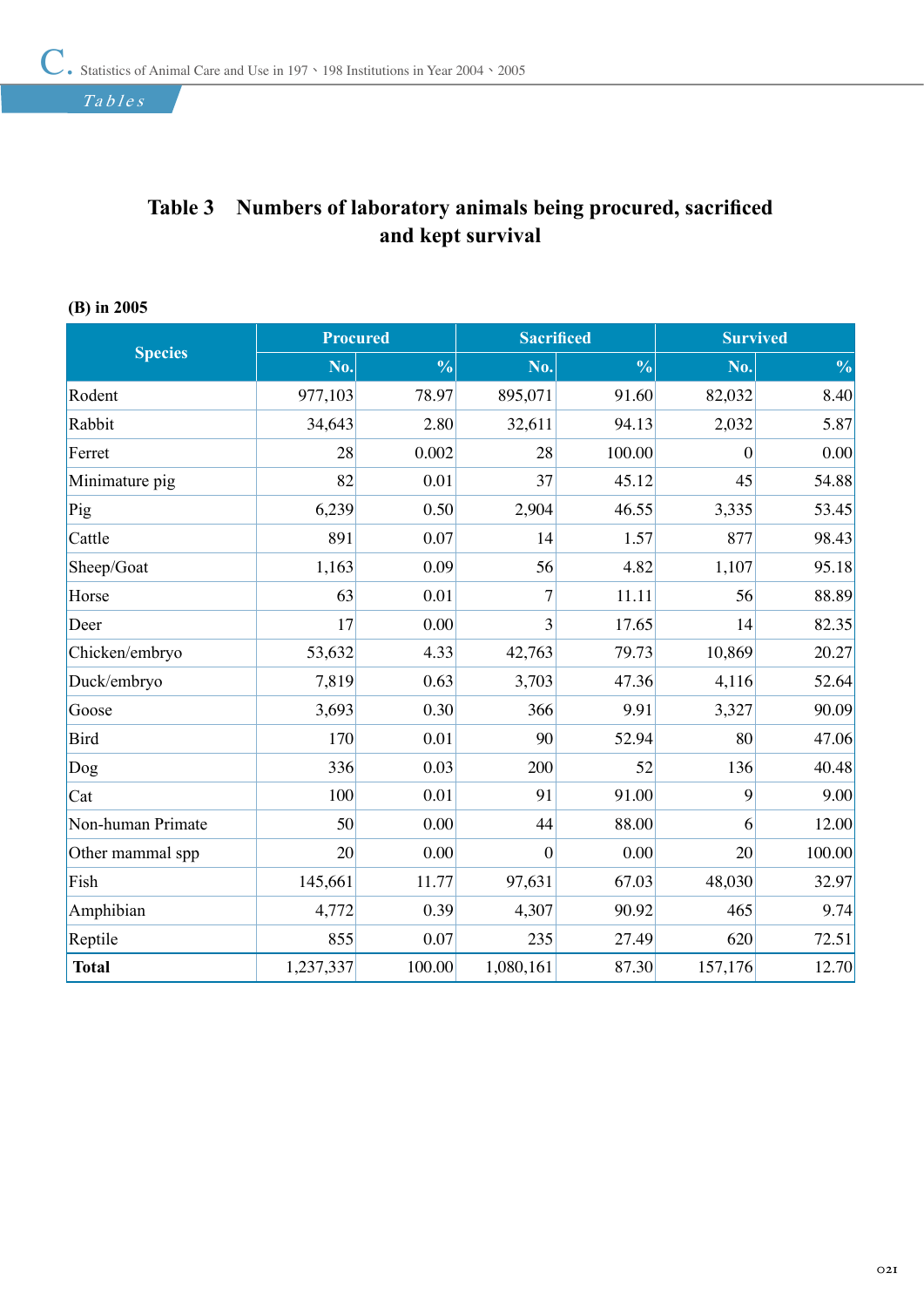# **Table 4 Analysis of animals being terminated according to the ways they died**

### **(A) in 2004**

Tables

|                   | <b>Number of</b>  | Died in<br>the   |                          | Euthanasia       |                         |                |                  |  |
|-------------------|-------------------|------------------|--------------------------|------------------|-------------------------|----------------|------------------|--|
|                   | <b>Sacrificed</b> |                  | <b>Died</b><br>naturally | <b>Physical</b>  | <b>Chemical methods</b> |                |                  |  |
| <b>Species</b>    | animals           | experiment       |                          | methods          | <b>Inhalation</b>       | Injection      | <b>Immersion</b> |  |
|                   | (%)               | $(\%)$           | $(\%)$                   | (%)              | (%)                     | (%)            | $(\%)$           |  |
|                   | 947,305           | 3,074            | 19,814                   | 579,807          | 284,649                 | 59,961         |                  |  |
| Rodents           | 93.25             | 0.32             | 2.09                     | 61.21            | 30.05                   | 6.33           | 0.00             |  |
| Rabbit            | 28,636            | 52               | 257                      | 58               | 14,231                  | 14,038         | $\Omega$         |  |
|                   | 2.61              | 0.18             | 0.90                     | 0.20             | 49.70                   | 49.02          | 0.00             |  |
| Ferret            | $\mathbf{0}$      | $\mathbf{0}$     | $\overline{0}$           | $\mathbf{0}$     | $\overline{0}$          | $\mathbf{0}$   | $\theta$         |  |
|                   | 0.00              | 0.00             | 0.00                     | 0.00             | 0.00                    | $0.00\,$       | 0.00             |  |
|                   | 146               | 3                | 4                        | 23               | $\overline{0}$          | 116            |                  |  |
| Mini-pig          | 0.01              | 2.05             | 2.74                     | 15.75            | 0.00                    | 79.45          | 0.00             |  |
| Pig               | 3,252             | 97               | 53                       | 2,795            | 19                      | 288            | $\Omega$         |  |
|                   | 0.30              | 2.98             | 1.63                     | 85.95            | 0.58                    | 8.86           | 0.00             |  |
| Cattle            | 38                | 16               | $\boldsymbol{0}$         | 10               | $\overline{0}$          | 12             | $\Omega$         |  |
|                   | 0.00              | 42.11            | 0.00                     | 26.32            | 0.00                    | 31.58          | 0.00             |  |
| Sheep/Goat        | 91                | 81               | $\overline{2}$           | $\theta$         | $\overline{0}$          | 8              | $\theta$         |  |
|                   | 0.01              | 89.01            | 2.20                     | 0.00             | 0.00                    | 8.79           | 0.00             |  |
| Horse             | 5                 | $\boldsymbol{0}$ | $\boldsymbol{0}$         | $\mathbf{0}$     | $\overline{0}$          | 5              | $\Omega$         |  |
|                   | 0.00              | 0.00             | 0.00                     | 0.00             | 0.00                    | 100.00         | 0.00             |  |
| Deer              |                   |                  | $\boldsymbol{0}$         | 0                | $\Omega$                | $\Omega$       |                  |  |
|                   | 0.00              | 100.00           | 0.00                     | 0.00             | 0.00                    | 0.00           | 0.00             |  |
| Chicken/embryo    | 21,698            | 532              | 192                      | 3,190            | 17,784                  | $\mathbf{0}$   | 0                |  |
|                   | 1.98              | 2.45             | 0.88                     | 14.70            | 81.96                   | 0.00           | 0.00             |  |
| Duck/embryo       | 5,106             | 565              | $\boldsymbol{0}$         | 218              | 4,323                   | $\mathbf{0}$   | $\Omega$         |  |
|                   | 0.47              | 11.07            | 0.00                     | 4.27             | 84.67                   | 0.00           | 0.00             |  |
| <b>Bird</b>       | 5                 | 5                | $\mathbf{0}$             | $\mathbf{0}$     | $\overline{0}$          | $\mathbf{0}$   | $\Omega$         |  |
|                   | 0.00              | 100.00           | 0.00                     | 0.00             | 0.00                    | $0.00\,$       | 0.00             |  |
| Dog               | 325               | 8                | $\mathbf{0}$             | $\boldsymbol{0}$ | $\overline{0}$          | 317            |                  |  |
|                   | 0.03              | 2.46             | 0.00                     | 0.00             | 0.00                    | 97.54          | 0.00             |  |
| Cat               | 46                | 3                | $\boldsymbol{0}$         | $\theta$         | $\theta$                | 43             | $\Omega$         |  |
|                   | 0.00              | 6.52             | 0.00                     | 0.00             | 0.00                    | 93.48          | 0.00             |  |
| Nonhuman Primates | $\vert 4 \vert$   | $\boldsymbol{0}$ | $\boldsymbol{0}$         | $\boldsymbol{0}$ | $\vert 0 \vert$         | $\overline{4}$ | 0                |  |
|                   | 0.00              | 0.00             | 0.00                     | 0.00             | 0.00                    | 100.00         | 0.00             |  |
| Other Mammals     | 21                | $\mathbf{0}$     | $\theta$                 | $\theta$         | 21                      | $\theta$       | $\Omega$         |  |
|                   | 0.00              | 0.00             | 0.00                     | 0.00             | 100.00                  | 0.00           | 0.00             |  |
| Fish              | 86,236            | 9,806            | 25,789                   | 17,683           | 10,200                  | 510            | 22,248           |  |
|                   | 7.87              | 11.37            | 29.91                    | 20.51            | 11.83                   | 0.59           | 25.80            |  |
| Amphibian         | 2,272             | 41               | 175                      | 2,045            | $\vert 0 \vert$         | 11             | $\theta$         |  |
|                   | 0.21              | 1.80             | 7.70                     | 90.01            | 0.00                    | 0.48           | 0.00             |  |
| Reptile           | 132               | 28               | 79                       | 25               | $\overline{0}$          | $\mathbf{0}$   | $\Omega$         |  |
|                   | 0.01              | 21.21            | 59.85                    | 18.94            | 0.00                    | 0.00           | 0.00             |  |
| <b>Total</b>      | 1,096,001         | 14,448           | 46,365                   | 605,974          | 331,653                 | 75,313         | 22,248           |  |
|                   | 100.00            | 1.32             | 4.23                     | 55.29            | 30.26                   | 6.87           | 2.03             |  |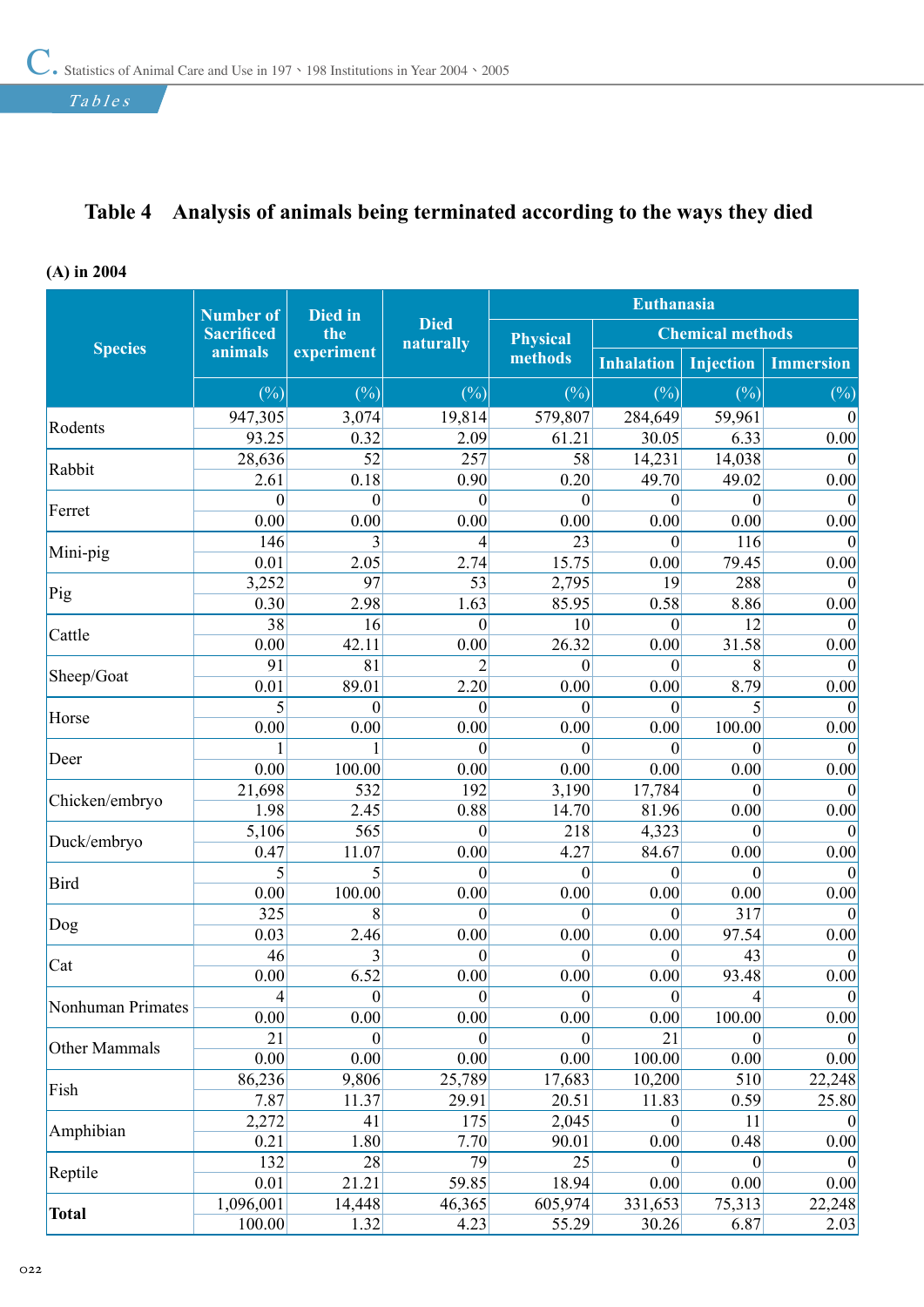# **Table 4 Analysis of animals being terminated according to the ways they died**

### **(B) in 2005**

Tables

|                   | <b>Number of</b>  | <b>Died</b> in   |                          | <b>Euthanasia</b> |                         |                  |                  |  |
|-------------------|-------------------|------------------|--------------------------|-------------------|-------------------------|------------------|------------------|--|
|                   | <b>Sacrificed</b> | the              | <b>Died</b><br>naturally | <b>Physical</b>   | <b>Chemical methods</b> |                  |                  |  |
| <b>Species</b>    | animals           | experiment       |                          | methods           | <b>Inhalation</b>       | <b>Injection</b> | <b>Immersion</b> |  |
|                   | (%)               | $(\%)$           | $(\%)$                   | $(\frac{0}{0})$   | $(\%)$                  | (%)              | $(\%)$           |  |
| Rodents           | 895,071           | 8,500            | 25,256                   | 212,592           | 571,966                 | 76,417           | 340              |  |
|                   | (82.86)           | (0.95)           | (2.82)                   | (23.75)           | (63.9)                  | (8.54)           | (0.04)           |  |
|                   | 32,611            | 83               | 314                      | 70                | 29,851                  | 2,293            | $\theta$         |  |
| Rabbit            | (3.02)            | (0.25)           | (0.96)                   | (0.21)            | (91.54)                 | (7.03)           | (0)              |  |
| Ferret            | 28                | $\mathbf{0}$     | 8                        | $\mathbf{0}$      | 20                      | $\mathbf{0}$     | $\overline{0}$   |  |
|                   | (0.003)           | (0)              | (28.57)                  | (0)               | (71.43)                 | (0)              | (0)              |  |
|                   | 37                | $\Omega$         | 13                       | $\theta$          | $\overline{0}$          | 24               | $\theta$         |  |
| Mini-pig          | (0)               | (0)              | (35.14)                  | (0)               | (0)                     | (64.86)          | (0)              |  |
|                   | 2,904             | 45               | 243                      | 2,260             | $\vert 0 \vert$         | 356              | $\theta$         |  |
| Pig               | (0.27)            | (1.55)           | (8.37)                   | (77.82)           | (0)                     | (12.26)          | (0)              |  |
| Cattle            | 14                | $\overline{2}$   | $\boldsymbol{0}$         | 12                | $\overline{0}$          | 0                | $\theta$         |  |
|                   | (0)               | (14.29)          | (0)                      | (85.71)           | (0)                     | (0)              | (0)              |  |
| Sheep/Goat        | 56                | 44               | 2                        | 6                 | $\theta$                | 4                | $\boldsymbol{0}$ |  |
|                   | (0.01)            | (78.57)          | (3.57)                   | (10.71)           | (0)                     | (7.14)           | (0)              |  |
| Horse             | 7                 | $\Omega$         | 7                        | $\boldsymbol{0}$  | $\overline{0}$          | $\mathbf{0}$     | $\overline{0}$   |  |
|                   | (0)               | (0)              | (100)                    | (0)               | (0)                     | (0)              | (0)              |  |
| Deer              | 3                 | 3                | 0                        | $\Omega$          | 0                       | $\theta$         | $\Omega$         |  |
|                   | (0)               | (100)            | (0)                      | (0)               | (0)                     | (0)              | (0)              |  |
| Chicken/embryo    | 42,763            | 1,800            | 27,176                   | 2,435             | 11,050                  | 302              | $\boldsymbol{0}$ |  |
|                   | (3.96)            | (4.21)           | (63.55)                  | (5.69)            | (25.84)                 | (0.71)           | (0)              |  |
| Duck/embryo       | 3,703             | 476              | 300                      | 588               | 2,339                   | $\overline{0}$   | $\Omega$         |  |
|                   | (0.34)            | (12.85)          | (8.1)                    | (15.88)           | (63.17)                 | (0)              | (0)              |  |
| Bird              | 366               | 54               | $\overline{0}$           | 132               | 180                     | $\mathbf{0}$     | $\overline{0}$   |  |
|                   | (0.03)            | (14.75)          | (0)                      | (36.07)           | (49.18)                 | (0)              | (0)              |  |
| Dog               | 90                | $\boldsymbol{0}$ | $\boldsymbol{0}$         | $\boldsymbol{0}$  | 90                      | $\mathbf{0}$     | $\theta$         |  |
|                   | (0.01)            | (0)              | (0)                      | (0)               | (100)                   | (0)              | (0)              |  |
| Cat               | 200               | $\overline{2}$   | $\overline{4}$           | $\mathbf{0}$      | $\overline{0}$          | 194              | $\overline{0}$   |  |
|                   | (0.02)            | (1)              | (2)                      | (0)               | (0)                     | (97)             | (0)              |  |
| Nonhuman Primates | 91                | $\boldsymbol{0}$ | $\boldsymbol{0}$         | $\vert 0 \vert$   | $\boldsymbol{0}$        | 91               | $\vert 0 \vert$  |  |
|                   | (0.01)            | (0)              | (0)                      | (0)               | (0)                     | (1000)           | (0)              |  |
| Other Mammals     | 44                | $\theta$         | 0                        | $\boldsymbol{0}$  | $\vert 0 \vert$         | 44               | $\theta$         |  |
|                   | (0)               | (0)              | (0)                      | (0)               | (0)                     | (100)            | (0)              |  |
| Fish              | 97,631            | 861              | 45,928                   | 18,423            | $\boldsymbol{0}$        | $\boldsymbol{0}$ | 32,419           |  |
|                   | (9.04)            | (0.88)           | (47.04)                  | (18.87)           | (0)                     | (0)              | (33.21)          |  |
| Amphibian         | 4,307             | 60               | 203                      | 3,310             | 734                     | $\theta$         | $\theta$         |  |
|                   | (0.4)             | (1.39)           | (4.71)                   | (76.85)           | (17.04)                 | (0)              | (0)              |  |
| Reptile           | 235               | 62               | $\overline{0}$           | 26                | $\theta$                | 147              | $\theta$         |  |
|                   | (0.02)            | (26.38)          | (0)                      | (11.06)           | (0)                     | (62.55)          | (0)              |  |
| <b>Total</b>      | 1,080,161         | 11,992           | 99,454                   | 239,854           | 616,230                 | 79,872           | 32,759           |  |
|                   | (100)             | (1.11)           | (9.21)                   | (22.21)           | (57.05)                 | (7.39)           | (3.03)           |  |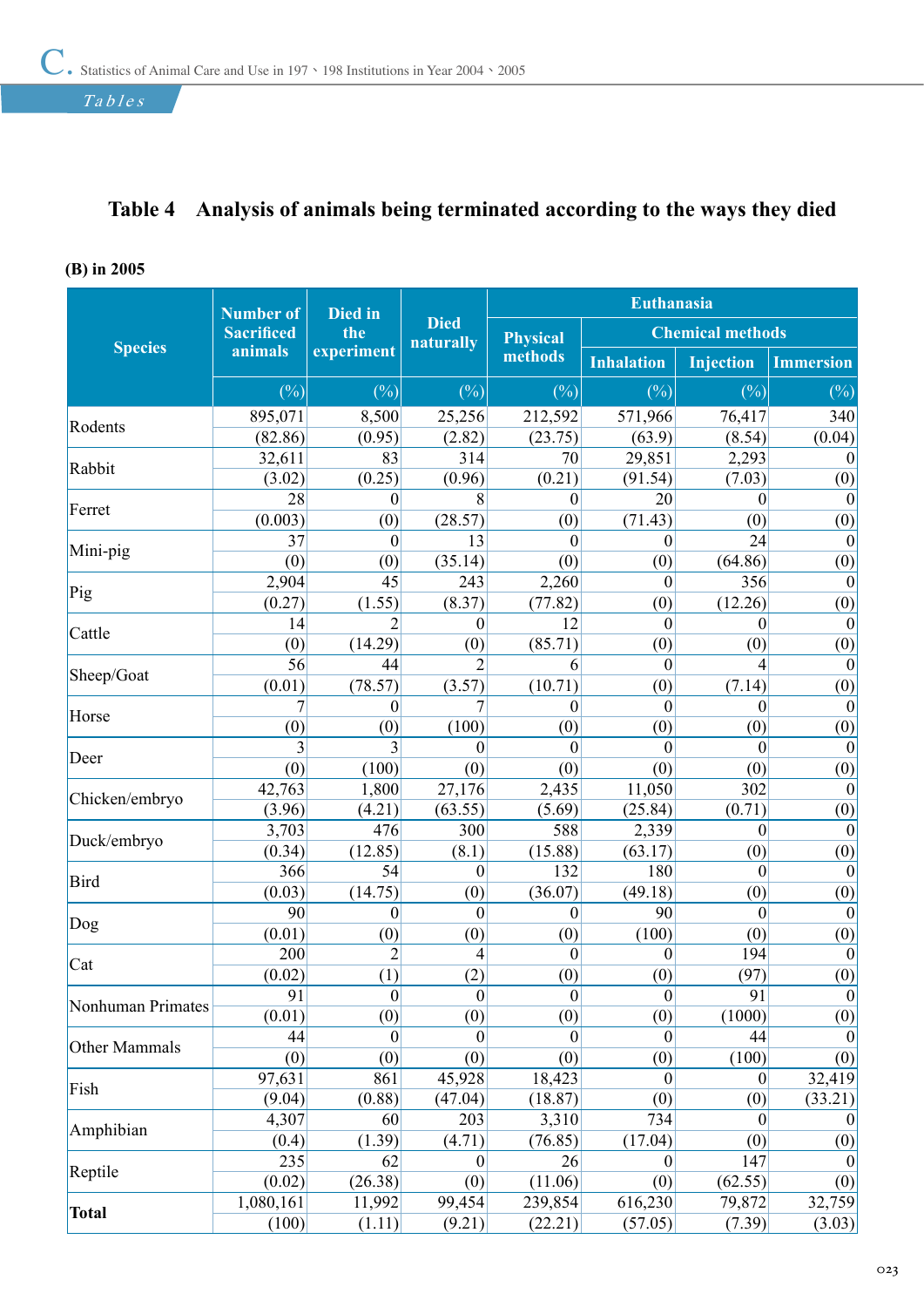### **Figure 1. Numbers of institutes used laboratory animals in Taiwan: according to the classification of institutes**

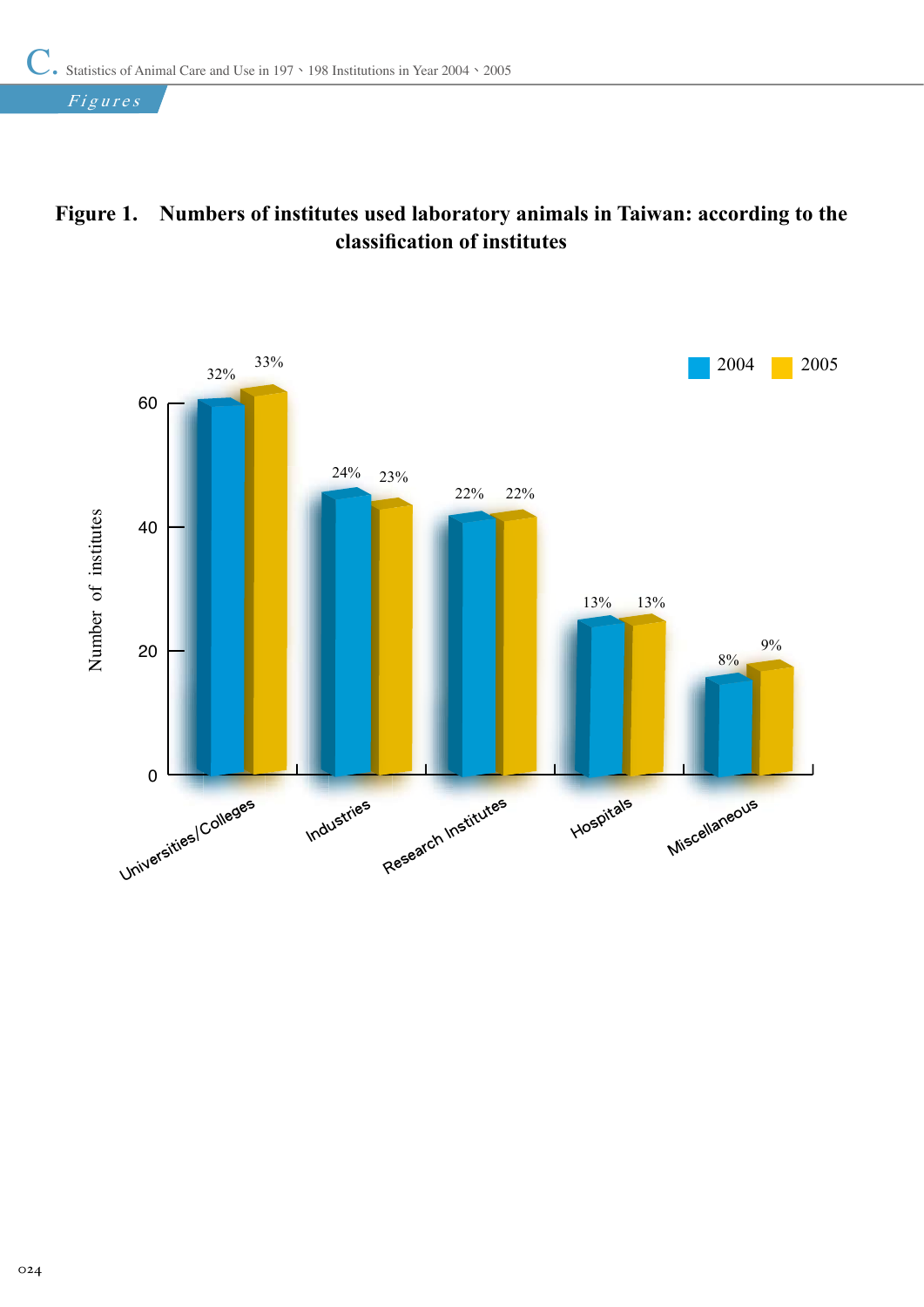# **Figure 2. Institutes' laboratory animal facilities: a classification according to the size**

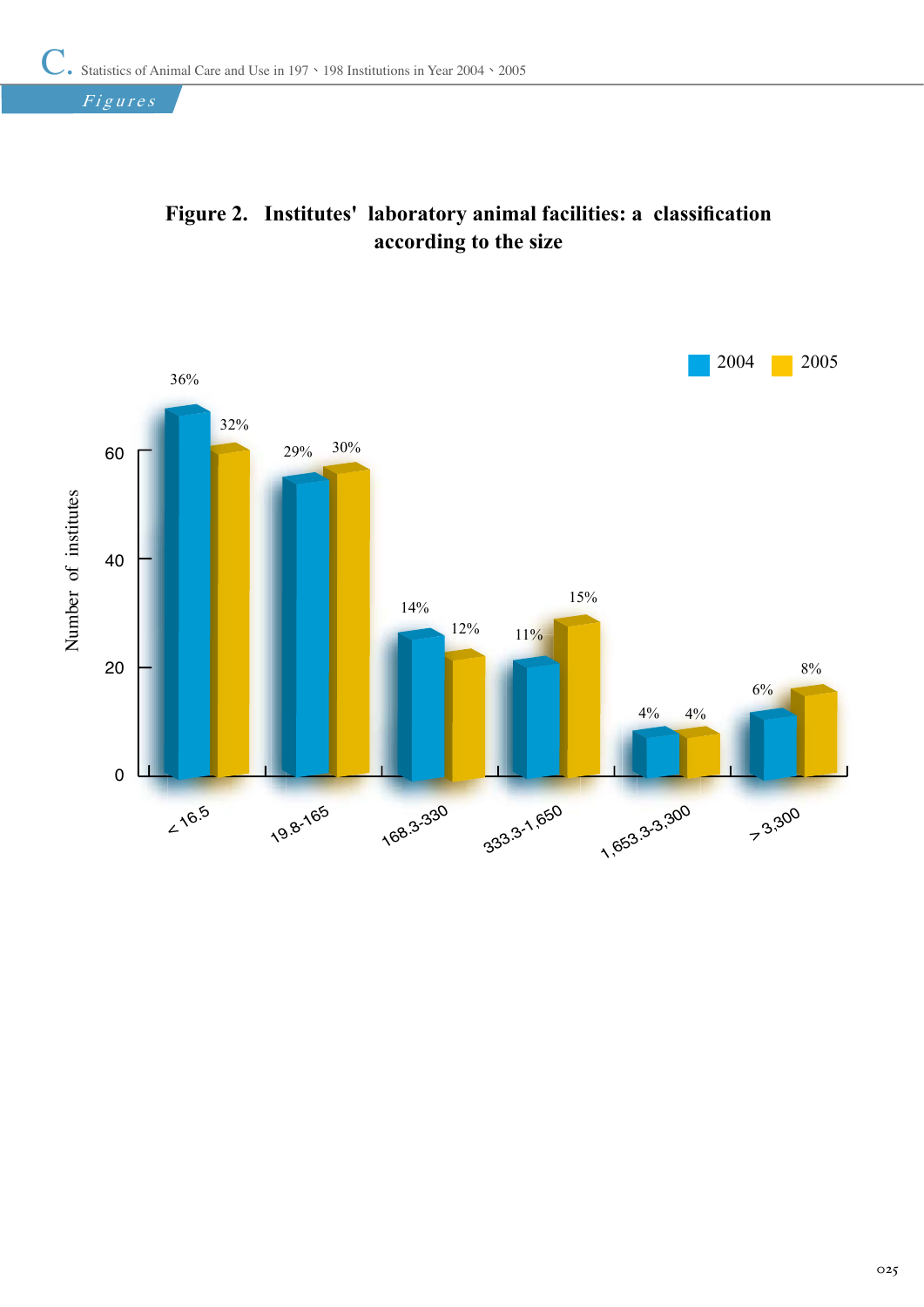### **Figure 3. Analysis of animals being used: according to classification of institutions**

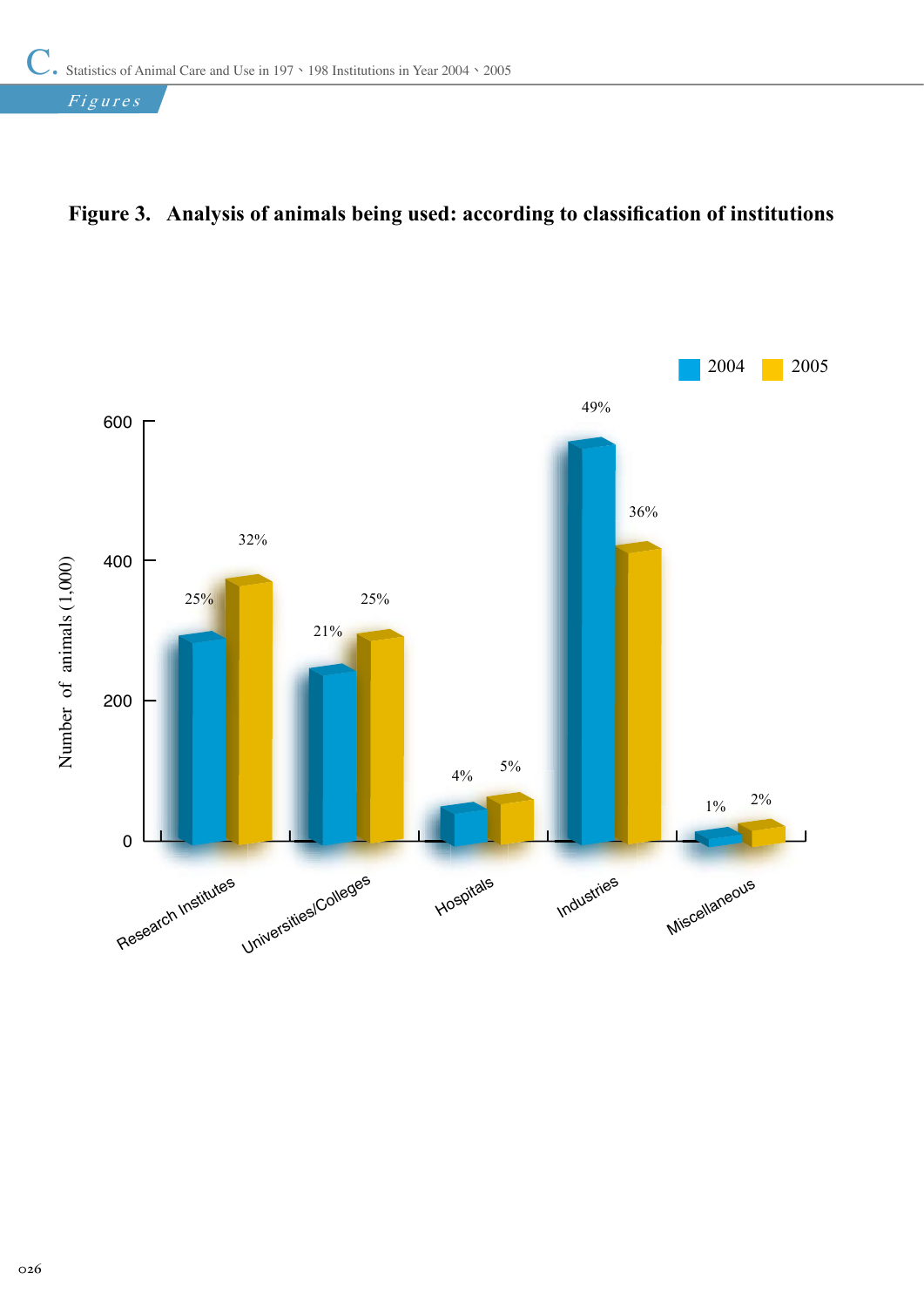